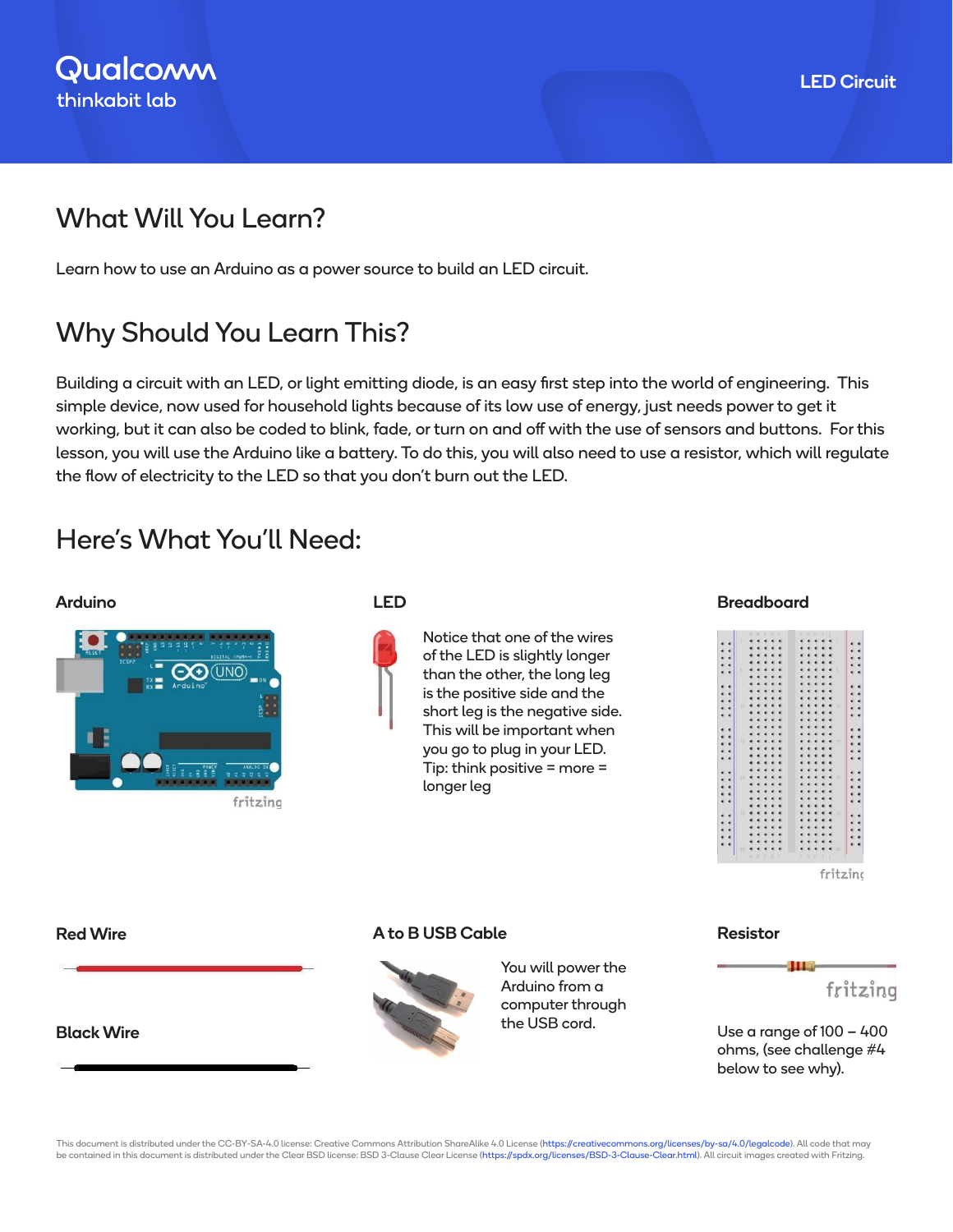# Safety First!

Never allow the red and black wires to touch together while they are connected to a powered Arduino board, as that creates a short circuit. A short circuit can potentially cause the wires and/or the Arduino board to get hot enough to burn the skin. In addition, in the event of a short circuit, the Arduino board can potentially catch on fire.

# Let's Get Connected!

1. Connect the Arduino to the computer using the USB cable. Make sure the Arduino's green power light is on (it's ok if other lights are on too). If the light is off, double check to see if the computer is turned on.

2. Connect the red wire from the 5V pin on the Arduino to the positive rail of the breadboard.



4. Add the resistor. Use it to connect the positive rail to any row on the breadboard (shown using row 16).



3. Next, connect the black wire from GND on the Arduino to the negative rail of the breadboard.



5. Lastly, connect the LED, by placing the long wire (positive) in row 16 and the short wire (negative) in the negative rail.



### Congratulations! You have just made an LED light up!

This document is distributed under the CC-BY-SA-4.0 license: Creative Commons Attribution ShareAlike 4.0 License (https://creativecommons.org/licenses/by-sa/4.0/legalcode). All code that may be contained in this document is distributed under the Clear BSD license: BSD 3-Clause Clear License (https://spdx.org/licenses/BSD-3-Clause-Clear.html). All circuit images created with Fritzing.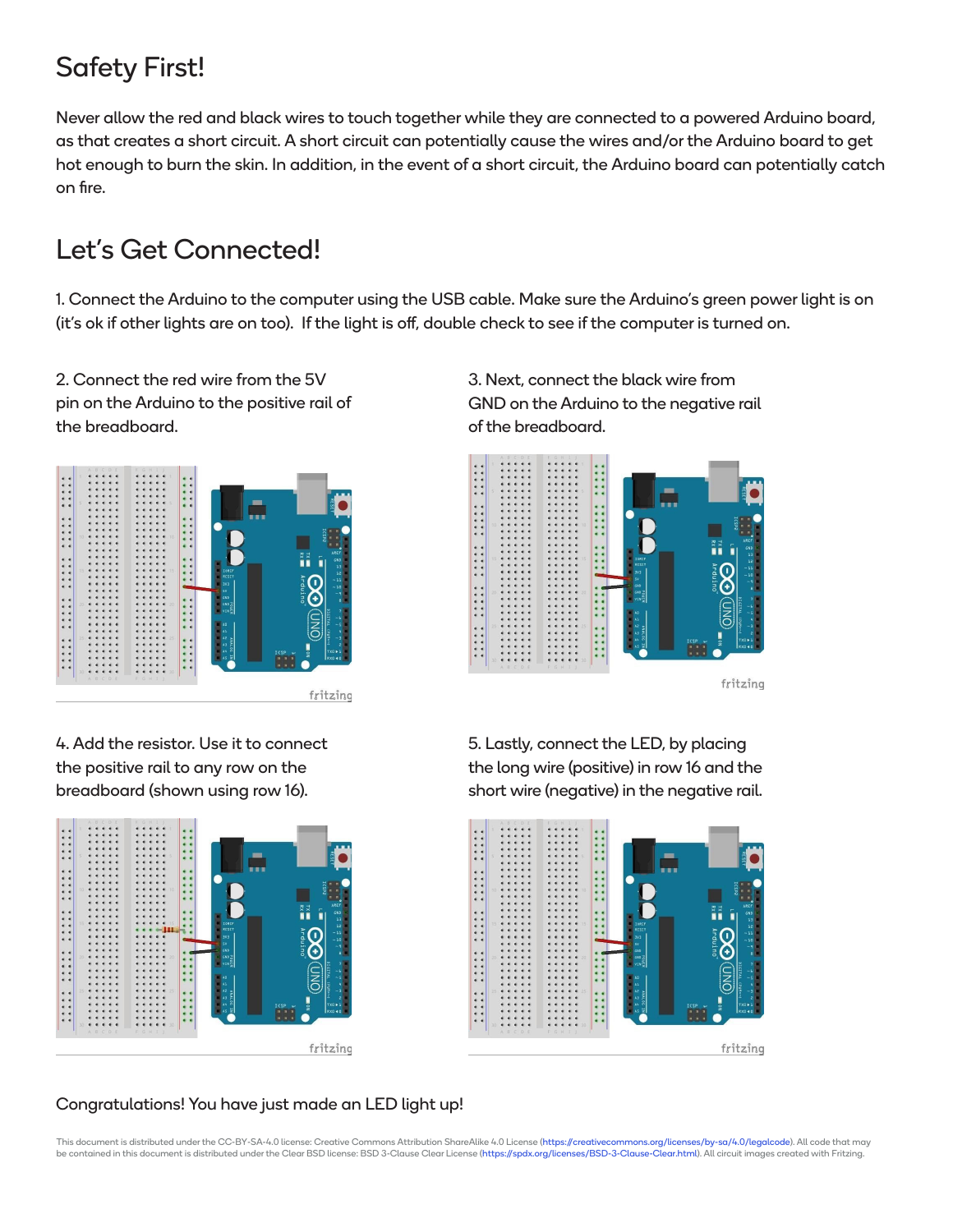### Tips for Success!

- Make sure that all the wires are plugged into the correct row or column on the breadboard and the correct pin on the Arduino. If one of the wires is in the wrong row or column, then the circuit is incomplete and the LED will not be getting any power.
- Be sure that the long leg of the LED is in the same row as the resistor and the short leg is in the negative rail.
- Try another LED and see if that one works, the LED may be broken.
- Check the resistor. If you're using too large of a resistor, the LED may not be getting enough power to turn on. You can calculate the resistance of a resistor by looking at the color-coded bars on it. There are lots of resources online to find out how to read a resistor.

### Are You Ready for Some Challenges?

- 1. Try reversing the direction of the LED. Put the long leg in the negative rail and the short leg in row 16. Does the light still turn on?
- 2. Try reversing the direction of the resistor by switching the leg that was in the positive rail to row 16 and vice versa. Does the light still turn on?
- 3. Try moving all the pieces so that they are in new places but keep the same circuit (this will challenge you to see if you understand how a breadboard works). Note: be careful not to skip the resistor and connect the LED directly to 5V and GND or you will burn out your LED.
- 4. Try to calculate the exact resistance value needed for the LED using Ohm's Law.

### Ohm's Law: Voltage(V) = Current(I) x Resistance $^{\circ}$

The voltage, measured in Volts, would be the voltage being given to the LED (5V) minus the voltage required to turn on the LED (typically 2 volts to 3.5 volts, use 3 volts to make it easy). So,  $V = 5 - 3 = 2$ . The Current, measured in Amps, is how much current is needed to turn on the LED, typically 20 milliamps (.02 amps). Now that you have the voltage (V = 2 volts) and the current (I = .02 amps), you can solve for the resistance needed by using the formula ( $V = IR$ ) to solve for R.